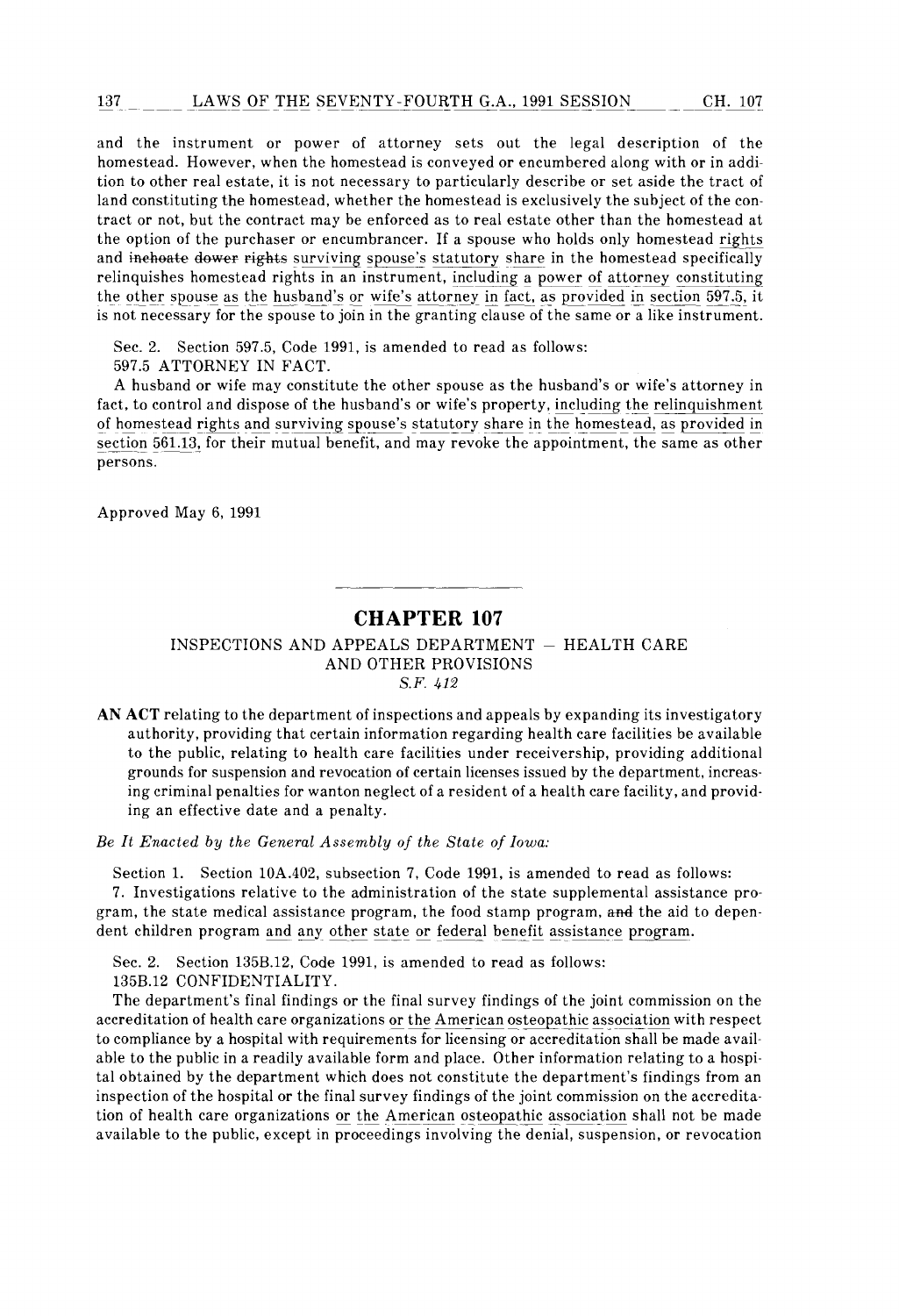of a license under this chapter. The name of a person who files a complaint with the department shall remain confidential and shall not be subject to discovery, subpoena, or other means of legal compulsion for its release to a person other than department employees or agents involved in the investigation of the complaint.

Sec. 3. Section 135C.30, subsection 4, paragraph d, unnumbered paragraph 1, Code 1991, is amended to read as follows:

Expenses incurred by the facility in the ordinary course of business, such as employees' salaries and accounts receivable payable.

Sec. 4. Section 135C.37, unnumbered paragraph 2, Code 1991, is amended by striking the paragraph.

Sec. 5. Section 135C.38, subsection 1, Code 1991, is amended by striking the subsection and inserting in lieu thereof the following:

1. a. Upon receipt of a complaint made in accordance with section 135C.37, the department or care review committee shall make a preliminary review of the complaint. Unless the department or committee concludes that the complaint is intended to harass a facility or a licensee or is without reasonable basis, it shall within twenty working days of receipt of the complaint make or cause to be made an on-site inspection of the health care facility which is the subject of the complaint.

b. The complaint investigation shall include, at a minimum, an interview with the complainant, the alleged perpetrator, and the victim of the alleged violation, if the victim is able to communicate, if the complainant, alleged perpetrator, or victim is identifiable, and if the complainant, alleged perpetrator, or victim is available. Additionally, witnesses who have knowledge of facts related to the complaint shall be interviewed, if identifiable and available. The names of witnesses may be obtained from the complainant or the victim. The files of the facility may be reviewed to ascertain the names of staff persons on duty at the time relevant to the complaint. The department shall apply a preponderance of the evidence standard in determining whether or not a complaint is substantiated. For the purposes of this subsection, "a preponderance of the evidence standard" means that the evidence, considered and compared with the evidence opposed to it, produces the belief in a reasonable mind that the allegations are more likely true than not true. "A preponderance of the evidence standard" does not require that the investigator personally witnessed the alleged violation.

c. The department may refer to the care review committee of a facility any complaint received by the department regarding that facility, for initial evaluation and appropriate action by the committee.

Sec. 6. Section 135C.38, Code 1991, is amended by adding the following new subsection: NEW SUBSECTION. 1A. a. The complainant shall be promptly informed of the result of any action taken by the department or committee in the matter. The complainant shall also be notified of the name, address, and telephone number of the designated protection and advocacy agency if the alleged violation involves a facility with one or more residents with developmental disabilities or mental illness.

b. Upon conclusion of the investigation, the department shall notify the complainant of the results. The notification shall include a statement of the factual findings as determined by the investigator, the statutory or regulatory provisions alleged to have been violated, and a summary of the reasons for which the complaint was or was not substantiated.

c. The department shall mail the notification to the complainant without charge. Upon the request of the complainant, the department shall mail to the complainant, without charge, a copy of the most recent final findings regarding compliance with licensing requirements by the facility against which the complaint was filed.

d. A person who is dissatisfied with any aspect of the department's handling of the complaint may contact the long-term care resident's advocate, established pursuant to section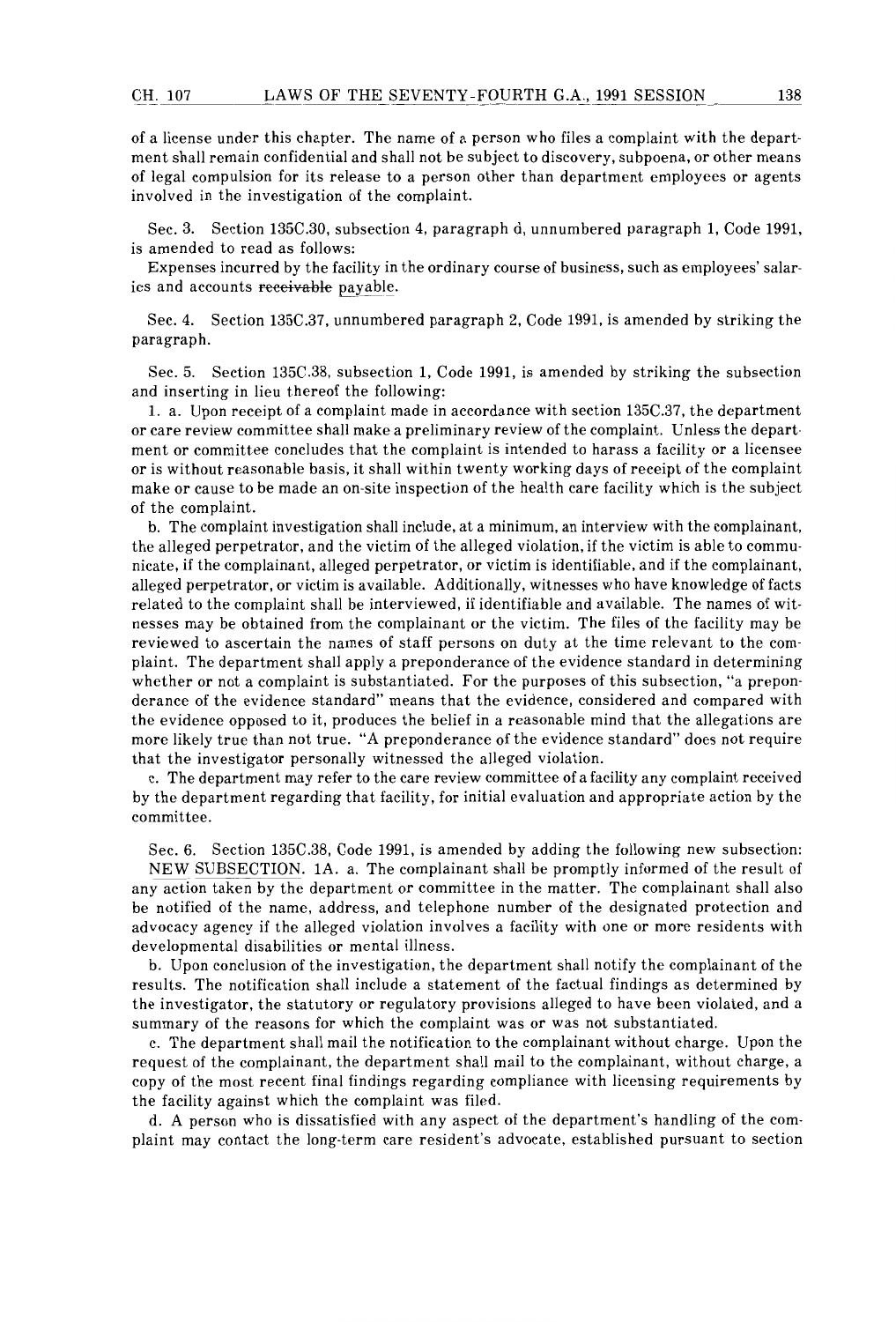249D.42, or may contact the protection and advocacy agency designated pursuant to section 135C.2 if the complaint relates to a resident with a developmental disability or a mental illness.

Sec. 7. Section 137A.9, Code 1991, is amended by striking the section and inserting in lieu thereof the following:

137A.9 SUSPENSION OR REVOCATION OF LICENSES.

The department may suspend or revoke a license issued to a person under this chapter if any of the following occurs:

1. The person's food establishment does not conform to a provision of this chapter or a rule adopted pursuant to this chapter.

2. The person violates a provision of this chapter or a rule adopted pursuant to this chapter.

3. The person conducts an activity constituting a criminal offense in the food establishment and is convicted of a serious misdemeanor or a more serious offense as a result.

Sec. 8. NEW SECTION. 137B.ll SUSPENSION OR REVOCATION OF LICENSES. The department may suspend or revoke a license issued to a person under this chapter if any of the following occurs:

1. The person's food service establishment does not conform to a provision of this chapter or a rule adopted pursuant to this chapter.

2. The person violates a provision of this chapter or a rule adopted pursuant to this chapter.

3. The person conducts an activity constituting a criminal offense in the food service establishment and is convicted of a serious misdemeanor or a more serious offense as a result.

Sec. 9. Section 137C.10, Code 1991, is amended by striking the section and inserting in lieu thereof the following:

137C.10 SUSPENSION OR REVOCATION OF LICENSES.

A regulatory authority may suspend or revoke a license issued to a person under the Iowa hotel sanitation code if any of the following occurs:

1. The person's hotel does not conform to a provision of the Iowa hotel sanitation code or a rule adopted pursuant to this chapter.

2. The person violates a provision of the Iowa hotel sanitation code or a rule adopted pursuant to this chapter.

3. The person conducts an activity constituting a criminal offense in the hotel and is convicted of a serious misdemeanor or a more serious offense as a result.

Sec. 10. NEW SECTION. 137D.8 SUSPENSION OR REVOCATION OF LICENSES.

The department may suspend or revoke a license issued to a person under this chapter if any of the following occurs:

1. The person's home food establishment does not conform to a provision of this chapter or a rule adopted pursuant to this chapter.

2. The person violates a provision of this chapter or a rule adopted pursuant to this chapter.

3. The person conducts an activity constituting a criminal offense in the home food establishment and is convicted of a serious misdemeanor or a more serious offense as a result.

Sec. 11. Section 249A.2, Code 1991, is amended by adding the following new subsection: NEW SUBSECTION. 7A. "Provider" means an individual, firm, corporation, association, or institution which is providing or has been approved to provide medical assistance to recipients under this chapter.

Sec. 12. NEW SECTION. 249A.8 FRAUDULENT PRACTICE.

A person who knowingly makes or causes to be made false statements or misrepresentations of material facts in application for payment of services or merchandise rendered or purportedly rendered by a provider participating in the medical assistance program under this chapter is guilty of a fraudulent practice.

Sec. 13. Section 726.7, Code 1991, is amended to read as follows: